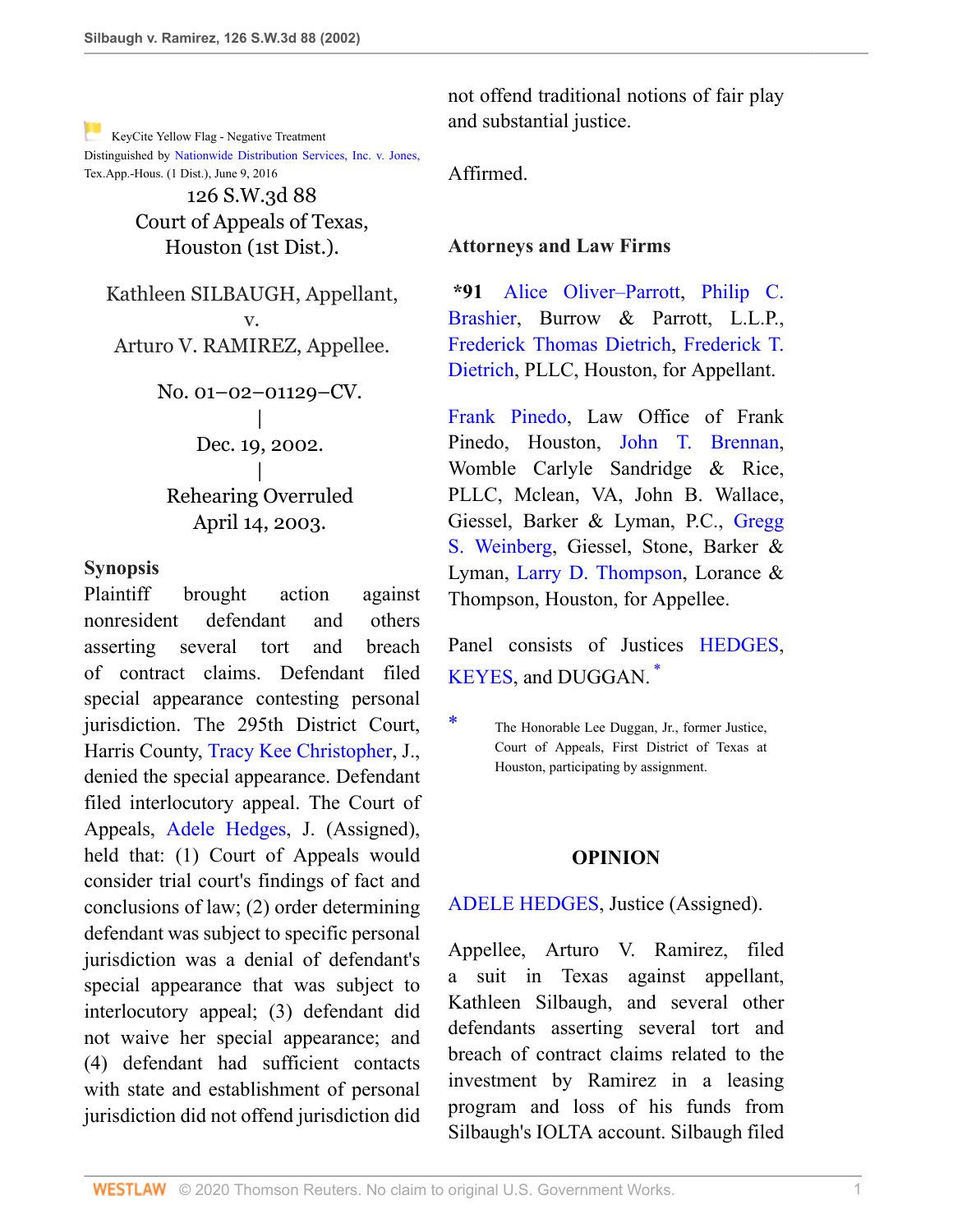a special appearance contesting personal jurisdiction. After a hearing, the trial court denied Silbaugh's special appearance, and Silbaugh filed this interlocutory appeal contending that the trial court erred in concluding that (1) she had waived her special appearance and (2) she was subject to specific jurisdiction in Texas. Finding we have jurisdiction to consider this appeal, we affirm the trial court's denial of Silbaugh's special appearance.

# **I. Findings of Fact Conclusions of Law**

Ramirez urges this Court to disregard the findings of fact and conclusions of law, because the trial court signed them past the 30–day deadline. Findings of fact and conclusions of law for interlocutory appeals are governed by [rule](http://www.westlaw.com/Link/Document/FullText?findType=L&pubNum=1005293&cite=TXRRAPR28.1&originatingDoc=I8623cbd5e7b511d983e7e9deff98dc6f&refType=LQ&originationContext=document&vr=3.0&rs=cblt1.0&transitionType=DocumentItem&contextData=(sc.UserEnteredCitation)) [28.1,](http://www.westlaw.com/Link/Document/FullText?findType=L&pubNum=1005293&cite=TXRRAPR28.1&originatingDoc=I8623cbd5e7b511d983e7e9deff98dc6f&refType=LQ&originationContext=document&vr=3.0&rs=cblt1.0&transitionType=DocumentItem&contextData=(sc.UserEnteredCitation)) which states that the trial court may file findings and conclusions but is not required to do so. *See* [TEX.R.APP. P. 28.1.](http://www.westlaw.com/Link/Document/FullText?findType=L&pubNum=1005293&cite=TXRRAPR28.1&originatingDoc=I8623cbd5e7b511d983e7e9deff98dc6f&refType=LQ&originationContext=document&vr=3.0&rs=cblt1.0&transitionType=DocumentItem&contextData=(sc.UserEnteredCitation)) However, findings and conclusions filed in interlocutory matters are helpful. The trial court has 30 days in which to file such findings and conclusions. *Id.*

 Here, appellant timely filed her request for findings and conclusions, but the trial court filed the findings and conclusions nine days after the 30 day deadline. Silbaugh also filed a motion for amended or additional findings and conclusions. Historically, late findings and conclusions were a nullity and could not be considered on appeal. *[Star Corp. v. Wolfe,](http://www.westlaw.com/Link/Document/FullText?findType=Y&serNum=1971129706&pubNum=0000713&originatingDoc=I8623cbd5e7b511d983e7e9deff98dc6f&refType=RP&fi=co_pp_sp_713_294&originationContext=document&vr=3.0&rs=cblt1.0&transitionType=DocumentItem&contextData=(sc.UserEnteredCitation)#co_pp_sp_713_294)* 463 [S.W.2d 292, 294 \(Tex.Civ.App.-Houston](http://www.westlaw.com/Link/Document/FullText?findType=Y&serNum=1971129706&pubNum=0000713&originatingDoc=I8623cbd5e7b511d983e7e9deff98dc6f&refType=RP&fi=co_pp_sp_713_294&originationContext=document&vr=3.0&rs=cblt1.0&transitionType=DocumentItem&contextData=(sc.UserEnteredCitation)#co_pp_sp_713_294) [\[14th Dist.\] 1971, writ ref'd n.r.e.\).](http://www.westlaw.com/Link/Document/FullText?findType=Y&serNum=1971129706&pubNum=0000713&originatingDoc=I8623cbd5e7b511d983e7e9deff98dc6f&refType=RP&fi=co_pp_sp_713_294&originationContext=document&vr=3.0&rs=cblt1.0&transitionType=DocumentItem&contextData=(sc.UserEnteredCitation)#co_pp_sp_713_294) This absolute rule of exclusion is no longer followed. *Id.* If an appellant can show that he was injured by the inability to request additional findings or the inability to properly present his appeal, he is entitled an abatement of the appeal so that he can request additional findings and conclusions. *[Robles v. Robles,](http://www.westlaw.com/Link/Document/FullText?findType=Y&serNum=1998071330&pubNum=0000713&originatingDoc=I8623cbd5e7b511d983e7e9deff98dc6f&refType=RP&fi=co_pp_sp_713_610&originationContext=document&vr=3.0&rs=cblt1.0&transitionType=DocumentItem&contextData=(sc.UserEnteredCitation)#co_pp_sp_713_610)* 965 S.W.2d [605, 610 \(Tex.App.-Houston \[1st Dist.\]](http://www.westlaw.com/Link/Document/FullText?findType=Y&serNum=1998071330&pubNum=0000713&originatingDoc=I8623cbd5e7b511d983e7e9deff98dc6f&refType=RP&fi=co_pp_sp_713_610&originationContext=document&vr=3.0&rs=cblt1.0&transitionType=DocumentItem&contextData=(sc.UserEnteredCitation)#co_pp_sp_713_610) [1998, pet. denied\).](http://www.westlaw.com/Link/Document/FullText?findType=Y&serNum=1998071330&pubNum=0000713&originatingDoc=I8623cbd5e7b511d983e7e9deff98dc6f&refType=RP&fi=co_pp_sp_713_610&originationContext=document&vr=3.0&rs=cblt1.0&transitionType=DocumentItem&contextData=(sc.UserEnteredCitation)#co_pp_sp_713_610)

The procedural rules do not preclude the trial court from issuing belated findings and conclusions. *Robles,* [965 S.W.2d at](http://www.westlaw.com/Link/Document/FullText?findType=Y&serNum=1998071330&pubNum=713&originatingDoc=I8623cbd5e7b511d983e7e9deff98dc6f&refType=RP&fi=co_pp_sp_713_610&originationContext=document&vr=3.0&rs=cblt1.0&transitionType=DocumentItem&contextData=(sc.UserEnteredCitation)#co_pp_sp_713_610) [610.](http://www.westlaw.com/Link/Document/FullText?findType=Y&serNum=1998071330&pubNum=713&originatingDoc=I8623cbd5e7b511d983e7e9deff98dc6f&refType=RP&fi=co_pp_sp_713_610&originationContext=document&vr=3.0&rs=cblt1.0&transitionType=DocumentItem&contextData=(sc.UserEnteredCitation)#co_pp_sp_713_610) Unless the litigants can show injury, they have no remedy if a trial court files untimely findings and conclusions. *Id.* Neither party requested an abatement of the appeal, and both parties filed motions for amended or additional findings and conclusions. Because neither party alleges **\*92** harm, and there is no showing of harm in the record due to the trial court's late filing of the findings and conclusions, we overrule Ramirez's request that we not consider the findings of fact and conclusions of law.

## **II. Jurisdiction**

Silbaugh states in her notice of appeal that she is appealing an "order on defendant Silbaugh's motion to strike plaintiff's petition for want of jurisdiction signed on August 6, 2001." Because appeals of this type of interlocutory order are ordinarily not available, we asked the parties to brief the issue of whether we have jurisdiction of this appeal. We have taken the jurisdictional issue with the case. In a motion previously filed in this Court, Silbaugh appears to argue that her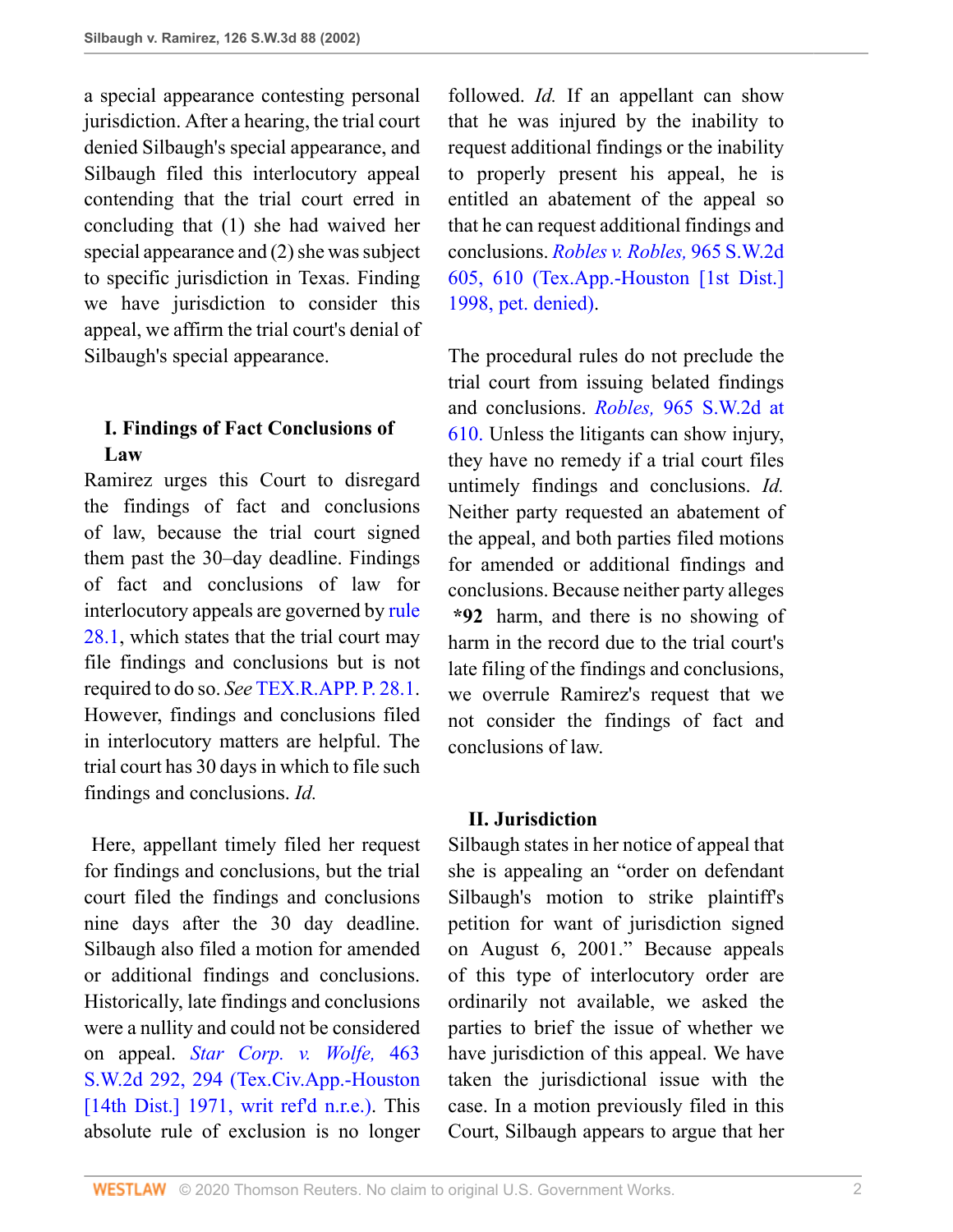appeal is in fact taken from the denial of her special appearance. *See* [TEX. CIV.](http://www.westlaw.com/Link/Document/FullText?findType=L&pubNum=1000170&cite=TXCPS51.014&originatingDoc=I8623cbd5e7b511d983e7e9deff98dc6f&refType=SP&originationContext=document&vr=3.0&rs=cblt1.0&transitionType=DocumentItem&contextData=(sc.UserEnteredCitation)#co_pp_36f10000408d4) [PRAC. & REM.CODE ANN. § 51.014\(a\)](http://www.westlaw.com/Link/Document/FullText?findType=L&pubNum=1000170&cite=TXCPS51.014&originatingDoc=I8623cbd5e7b511d983e7e9deff98dc6f&refType=SP&originationContext=document&vr=3.0&rs=cblt1.0&transitionType=DocumentItem&contextData=(sc.UserEnteredCitation)#co_pp_36f10000408d4) [\(7\)](http://www.westlaw.com/Link/Document/FullText?findType=L&pubNum=1000170&cite=TXCPS51.014&originatingDoc=I8623cbd5e7b511d983e7e9deff98dc6f&refType=SP&originationContext=document&vr=3.0&rs=cblt1.0&transitionType=DocumentItem&contextData=(sc.UserEnteredCitation)#co_pp_36f10000408d4) (Vernon Supp.2002).

We have reviewed the clerk's record, which shows that Silbaugh filed her original answer on January 5, 2001. The answer was apparently not verified but contained a special appearance. Silbaugh amended her answer with a verified special appearance on January 22, 200[1](#page-2-0).<sup>1</sup> On July 5, 2001, Silbaugh filed a verified motion for an order striking Ramirez's petition against her, arguing that the trial court lacked personal jurisdiction over her, citing [rule 120a.](http://www.westlaw.com/Link/Document/FullText?findType=L&pubNum=1003817&cite=TXRRCPR120A&originatingDoc=I8623cbd5e7b511d983e7e9deff98dc6f&refType=LQ&originationContext=document&vr=3.0&rs=cblt1.0&transitionType=DocumentItem&contextData=(sc.UserEnteredCitation)) *See* [TEX.R. CIV. P.](http://www.westlaw.com/Link/Document/FullText?findType=L&pubNum=1003817&cite=TXRRCPR120A&originatingDoc=I8623cbd5e7b511d983e7e9deff98dc6f&refType=LQ&originationContext=document&vr=3.0&rs=cblt1.0&transitionType=DocumentItem&contextData=(sc.UserEnteredCitation)) [120a](http://www.westlaw.com/Link/Document/FullText?findType=L&pubNum=1003817&cite=TXRRCPR120A&originatingDoc=I8623cbd5e7b511d983e7e9deff98dc6f&refType=LQ&originationContext=document&vr=3.0&rs=cblt1.0&transitionType=DocumentItem&contextData=(sc.UserEnteredCitation)). It is this motion that the trial court denied on August 6, 2001. This order did not appear, on its face, to be a denial of Silbaugh's special appearance. However, the hearing on the motion consisted of argument, evidence and witnesses regarding Silbaugh's special appearance; and on September 14, 2001 the trial court signed findings of fact and conclusions of law concerning its August 6, 2001 order determining that Silbaugh waived her special appearance and was subject to specific personal jurisdiction.

<span id="page-2-0"></span>[1](#page-2-1) A special appearance may be amended to cure defects such as lack of verification. [Tex.R. CIV.](http://www.westlaw.com/Link/Document/FullText?findType=L&pubNum=1003817&cite=TXRRCPR120A&originatingDoc=I8623cbd5e7b511d983e7e9deff98dc6f&refType=LQ&originationContext=document&vr=3.0&rs=cblt1.0&transitionType=DocumentItem&contextData=(sc.UserEnteredCitation)) [P. 120a\(1\)](http://www.westlaw.com/Link/Document/FullText?findType=L&pubNum=1003817&cite=TXRRCPR120A&originatingDoc=I8623cbd5e7b511d983e7e9deff98dc6f&refType=LQ&originationContext=document&vr=3.0&rs=cblt1.0&transitionType=DocumentItem&contextData=(sc.UserEnteredCitation)); *[Dawson–Austin v. Austin,](http://www.westlaw.com/Link/Document/FullText?findType=Y&serNum=1998051838&pubNum=0000713&originatingDoc=I8623cbd5e7b511d983e7e9deff98dc6f&refType=RP&fi=co_pp_sp_713_322&originationContext=document&vr=3.0&rs=cblt1.0&transitionType=DocumentItem&contextData=(sc.UserEnteredCitation)#co_pp_sp_713_322)* 968 S.W.2d [319, 322 \(Tex.1998\)](http://www.westlaw.com/Link/Document/FullText?findType=Y&serNum=1998051838&pubNum=0000713&originatingDoc=I8623cbd5e7b511d983e7e9deff98dc6f&refType=RP&fi=co_pp_sp_713_322&originationContext=document&vr=3.0&rs=cblt1.0&transitionType=DocumentItem&contextData=(sc.UserEnteredCitation)#co_pp_sp_713_322).

Accordingly, we conclude that the August 6, 2001 order, in conjunction with its findings of fact and conclusions of law, was a denial of Silbaugh's special appearance that is subject to

<span id="page-2-3"></span>interlocutory appeal. [2](#page-2-2) [TEX. CIV. PRAC.](http://www.westlaw.com/Link/Document/FullText?findType=L&pubNum=1000170&cite=TXCPS51.014&originatingDoc=I8623cbd5e7b511d983e7e9deff98dc6f&refType=SP&originationContext=document&vr=3.0&rs=cblt1.0&transitionType=DocumentItem&contextData=(sc.UserEnteredCitation)#co_pp_36f10000408d4) [& REM.CODE ANN. § 51.014\(a\)\(7\)](http://www.westlaw.com/Link/Document/FullText?findType=L&pubNum=1000170&cite=TXCPS51.014&originatingDoc=I8623cbd5e7b511d983e7e9deff98dc6f&refType=SP&originationContext=document&vr=3.0&rs=cblt1.0&transitionType=DocumentItem&contextData=(sc.UserEnteredCitation)#co_pp_36f10000408d4).

<span id="page-2-2"></span>[2](#page-2-3) *See e.g. [Gorman v. Gorman,](http://www.westlaw.com/Link/Document/FullText?findType=Y&serNum=1998091531&pubNum=0000713&originatingDoc=I8623cbd5e7b511d983e7e9deff98dc6f&refType=RP&fi=co_pp_sp_713_867&originationContext=document&vr=3.0&rs=cblt1.0&transitionType=DocumentItem&contextData=(sc.UserEnteredCitation)#co_pp_sp_713_867)* 966 S.W.2d 858, [867–68 \(Tex. App.-Houston \[1st Dist.\] 1998,](http://www.westlaw.com/Link/Document/FullText?findType=Y&serNum=1998091531&pubNum=0000713&originatingDoc=I8623cbd5e7b511d983e7e9deff98dc6f&refType=RP&fi=co_pp_sp_713_867&originationContext=document&vr=3.0&rs=cblt1.0&transitionType=DocumentItem&contextData=(sc.UserEnteredCitation)#co_pp_sp_713_867) [pet. denied\)](http://www.westlaw.com/Link/Document/FullText?findType=Y&serNum=1998091531&pubNum=0000713&originatingDoc=I8623cbd5e7b511d983e7e9deff98dc6f&refType=RP&fi=co_pp_sp_713_867&originationContext=document&vr=3.0&rs=cblt1.0&transitionType=DocumentItem&contextData=(sc.UserEnteredCitation)#co_pp_sp_713_867) (allowing findings of fact and conclusions of law to supply missing information from court's order awarding sanctions); *[City of](http://www.westlaw.com/Link/Document/FullText?findType=Y&serNum=1998060729&pubNum=0000713&originatingDoc=I8623cbd5e7b511d983e7e9deff98dc6f&refType=RP&fi=co_pp_sp_713_678&originationContext=document&vr=3.0&rs=cblt1.0&transitionType=DocumentItem&contextData=(sc.UserEnteredCitation)#co_pp_sp_713_678) [Laredo v. R. Vela Exxon, Inc.,](http://www.westlaw.com/Link/Document/FullText?findType=Y&serNum=1998060729&pubNum=0000713&originatingDoc=I8623cbd5e7b511d983e7e9deff98dc6f&refType=RP&fi=co_pp_sp_713_678&originationContext=document&vr=3.0&rs=cblt1.0&transitionType=DocumentItem&contextData=(sc.UserEnteredCitation)#co_pp_sp_713_678)* 966 S.W.2d 673, [678 \(Tex.App.-San Antonio 1998, writ refused\);](http://www.westlaw.com/Link/Document/FullText?findType=Y&serNum=1998060729&pubNum=0000713&originatingDoc=I8623cbd5e7b511d983e7e9deff98dc6f&refType=RP&fi=co_pp_sp_713_678&originationContext=document&vr=3.0&rs=cblt1.0&transitionType=DocumentItem&contextData=(sc.UserEnteredCitation)#co_pp_sp_713_678) *Arena v. Arena,* [822 S.W.2d 645, 652 \(Tex.App.-](http://www.westlaw.com/Link/Document/FullText?findType=Y&serNum=1991187440&pubNum=0000713&originatingDoc=I8623cbd5e7b511d983e7e9deff98dc6f&refType=RP&fi=co_pp_sp_713_652&originationContext=document&vr=3.0&rs=cblt1.0&transitionType=DocumentItem&contextData=(sc.UserEnteredCitation)#co_pp_sp_713_652) [Fort Worth 1991, no writ\).](http://www.westlaw.com/Link/Document/FullText?findType=Y&serNum=1991187440&pubNum=0000713&originatingDoc=I8623cbd5e7b511d983e7e9deff98dc6f&refType=RP&fi=co_pp_sp_713_652&originationContext=document&vr=3.0&rs=cblt1.0&transitionType=DocumentItem&contextData=(sc.UserEnteredCitation)#co_pp_sp_713_652)

## **III. Waiver**

<span id="page-2-1"></span>Silbaugh challenges the trial court's denial of her special appearance in two issues: (1) the trial court erred in holding that she waived her special appearance by making a general appearance, and (2) the trial court erred in finding that she had sufficient minimum contacts with Texas to support specific jurisdiction. Regarding Silbaugh's first point of error, the trial court found that Silbaugh made a general appearance by: (1) invoking the judgment of the trial court on issues other than the court's jurisdiction; (2) recognizing that the action is properly pending; and (3) seeking affirmative action from the trial court. We find that Silbaugh did not waive her special appearance by making a general appearance.

 An objection to a Texas court's exercise of jurisdiction over a nonresident must be made by special appearance filed under **\*93** [Rule 120a of the Texas](http://www.westlaw.com/Link/Document/FullText?findType=L&pubNum=1003817&cite=TXRRCPR120A&originatingDoc=I8623cbd5e7b511d983e7e9deff98dc6f&refType=LQ&originationContext=document&vr=3.0&rs=cblt1.0&transitionType=DocumentItem&contextData=(sc.UserEnteredCitation)) [Rules of Civil Procedure](http://www.westlaw.com/Link/Document/FullText?findType=L&pubNum=1003817&cite=TXRRCPR120A&originatingDoc=I8623cbd5e7b511d983e7e9deff98dc6f&refType=LQ&originationContext=document&vr=3.0&rs=cblt1.0&transitionType=DocumentItem&contextData=(sc.UserEnteredCitation)). *See* [TEX.R.](http://www.westlaw.com/Link/Document/FullText?findType=L&pubNum=1003817&cite=TXRRCPR120A&originatingDoc=I8623cbd5e7b511d983e7e9deff98dc6f&refType=LQ&originationContext=document&vr=3.0&rs=cblt1.0&transitionType=DocumentItem&contextData=(sc.UserEnteredCitation)) [CIV. P. 120a\(2\). Rule 120a](http://www.westlaw.com/Link/Document/FullText?findType=L&pubNum=1003817&cite=TXRRCPR120A&originatingDoc=I8623cbd5e7b511d983e7e9deff98dc6f&refType=LQ&originationContext=document&vr=3.0&rs=cblt1.0&transitionType=DocumentItem&contextData=(sc.UserEnteredCitation)) requires strict compliance. *[Morris v. Morris,](http://www.westlaw.com/Link/Document/FullText?findType=Y&serNum=1995057459&pubNum=0000713&originatingDoc=I8623cbd5e7b511d983e7e9deff98dc6f&refType=RP&fi=co_pp_sp_713_862&originationContext=document&vr=3.0&rs=cblt1.0&transitionType=DocumentItem&contextData=(sc.UserEnteredCitation)#co_pp_sp_713_862)* 894 S.W.2d [859, 862 \(Tex.App.-Fort Worth 1995,](http://www.westlaw.com/Link/Document/FullText?findType=Y&serNum=1995057459&pubNum=0000713&originatingDoc=I8623cbd5e7b511d983e7e9deff98dc6f&refType=RP&fi=co_pp_sp_713_862&originationContext=document&vr=3.0&rs=cblt1.0&transitionType=DocumentItem&contextData=(sc.UserEnteredCitation)#co_pp_sp_713_862) [no writ\).](http://www.westlaw.com/Link/Document/FullText?findType=Y&serNum=1995057459&pubNum=0000713&originatingDoc=I8623cbd5e7b511d983e7e9deff98dc6f&refType=RP&fi=co_pp_sp_713_862&originationContext=document&vr=3.0&rs=cblt1.0&transitionType=DocumentItem&contextData=(sc.UserEnteredCitation)#co_pp_sp_713_862) A special appearance must be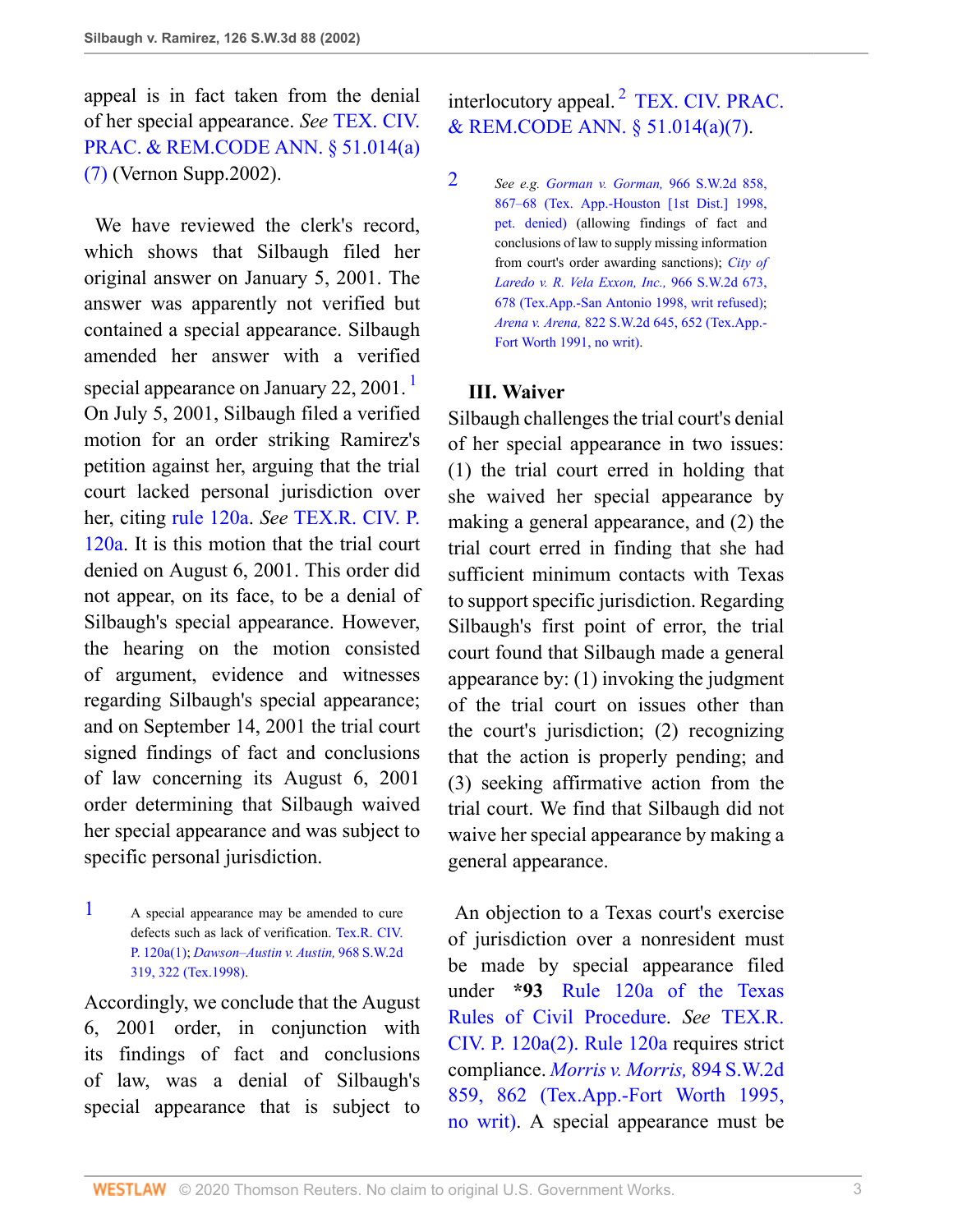made by a sworn motion filed prior to any other plea, pleading, or motion that seeks affirmative relief. [TEX.R. CIV. P.](http://www.westlaw.com/Link/Document/FullText?findType=L&pubNum=1003817&cite=TXRRCPR120A&originatingDoc=I8623cbd5e7b511d983e7e9deff98dc6f&refType=LQ&originationContext=document&vr=3.0&rs=cblt1.0&transitionType=DocumentItem&contextData=(sc.UserEnteredCitation)) [120a\(1\), \(2\);](http://www.westlaw.com/Link/Document/FullText?findType=L&pubNum=1003817&cite=TXRRCPR120A&originatingDoc=I8623cbd5e7b511d983e7e9deff98dc6f&refType=LQ&originationContext=document&vr=3.0&rs=cblt1.0&transitionType=DocumentItem&contextData=(sc.UserEnteredCitation)) *[Dawson–Austin,](http://www.westlaw.com/Link/Document/FullText?findType=Y&serNum=1998051838&pubNum=0000713&originatingDoc=I8623cbd5e7b511d983e7e9deff98dc6f&refType=RP&fi=co_pp_sp_713_323&originationContext=document&vr=3.0&rs=cblt1.0&transitionType=DocumentItem&contextData=(sc.UserEnteredCitation)#co_pp_sp_713_323)* 968 S.W.2d [at 323](http://www.westlaw.com/Link/Document/FullText?findType=Y&serNum=1998051838&pubNum=0000713&originatingDoc=I8623cbd5e7b511d983e7e9deff98dc6f&refType=RP&fi=co_pp_sp_713_323&originationContext=document&vr=3.0&rs=cblt1.0&transitionType=DocumentItem&contextData=(sc.UserEnteredCitation)#co_pp_sp_713_323) (noting test for general appearance is whether party requests affirmative relief inconsistent with assertion that trial court lacks jurisdiction). Any appearance before judgment that is not in compliance with [Rule 120a](http://www.westlaw.com/Link/Document/FullText?findType=L&pubNum=1003817&cite=TXRRCPR120A&originatingDoc=I8623cbd5e7b511d983e7e9deff98dc6f&refType=LQ&originationContext=document&vr=3.0&rs=cblt1.0&transitionType=DocumentItem&contextData=(sc.UserEnteredCitation)) constitutes a general appearance. [TEX.R. CIV. P. 120a\(2\)](http://www.westlaw.com/Link/Document/FullText?findType=L&pubNum=1003817&cite=TXRRCPR120A&originatingDoc=I8623cbd5e7b511d983e7e9deff98dc6f&refType=LQ&originationContext=document&vr=3.0&rs=cblt1.0&transitionType=DocumentItem&contextData=(sc.UserEnteredCitation)); *[Kawasaki Steel v. Middleton,](http://www.westlaw.com/Link/Document/FullText?findType=Y&serNum=1985146401&pubNum=0000713&originatingDoc=I8623cbd5e7b511d983e7e9deff98dc6f&refType=RP&fi=co_pp_sp_713_201&originationContext=document&vr=3.0&rs=cblt1.0&transitionType=DocumentItem&contextData=(sc.UserEnteredCitation)#co_pp_sp_713_201)* 699 S.W.2d [199, 201 \(Tex.1985\).](http://www.westlaw.com/Link/Document/FullText?findType=Y&serNum=1985146401&pubNum=0000713&originatingDoc=I8623cbd5e7b511d983e7e9deff98dc6f&refType=RP&fi=co_pp_sp_713_201&originationContext=document&vr=3.0&rs=cblt1.0&transitionType=DocumentItem&contextData=(sc.UserEnteredCitation)#co_pp_sp_713_201) A party contesting jurisdiction must not seek affirmative relief on any question other than that of the court's jurisdiction before the disposition of the special appearance is determined. [TEX.R. CIV. P. 120a\(2\)](http://www.westlaw.com/Link/Document/FullText?findType=L&pubNum=1003817&cite=TXRRCPR120A&originatingDoc=I8623cbd5e7b511d983e7e9deff98dc6f&refType=LQ&originationContext=document&vr=3.0&rs=cblt1.0&transitionType=DocumentItem&contextData=(sc.UserEnteredCitation)) (providing that special appearance shall be heard and determined before any other plea or pleading may be heard). Any intervening appearance to invoke the trial court's judgment about a "question other than the court's jurisdiction" is a general appearance. *[Angelou v. African Overseas](http://www.westlaw.com/Link/Document/FullText?findType=Y&serNum=2000487751&pubNum=0004644&originatingDoc=I8623cbd5e7b511d983e7e9deff98dc6f&refType=RP&fi=co_pp_sp_4644_275&originationContext=document&vr=3.0&rs=cblt1.0&transitionType=DocumentItem&contextData=(sc.UserEnteredCitation)#co_pp_sp_4644_275) Union,* [33 S.W.3d 269, 275 \(Tex.App.-](http://www.westlaw.com/Link/Document/FullText?findType=Y&serNum=2000487751&pubNum=0004644&originatingDoc=I8623cbd5e7b511d983e7e9deff98dc6f&refType=RP&fi=co_pp_sp_4644_275&originationContext=document&vr=3.0&rs=cblt1.0&transitionType=DocumentItem&contextData=(sc.UserEnteredCitation)#co_pp_sp_4644_275) [Houston \[14th Dist.\] 2000, no pet.\).](http://www.westlaw.com/Link/Document/FullText?findType=Y&serNum=2000487751&pubNum=0004644&originatingDoc=I8623cbd5e7b511d983e7e9deff98dc6f&refType=RP&fi=co_pp_sp_4644_275&originationContext=document&vr=3.0&rs=cblt1.0&transitionType=DocumentItem&contextData=(sc.UserEnteredCitation)#co_pp_sp_4644_275) Notwithstanding these limitations, [Rule](http://www.westlaw.com/Link/Document/FullText?findType=L&pubNum=1003817&cite=TXRRCPR120A&originatingDoc=I8623cbd5e7b511d983e7e9deff98dc6f&refType=LQ&originationContext=document&vr=3.0&rs=cblt1.0&transitionType=DocumentItem&contextData=(sc.UserEnteredCitation)) [120a](http://www.westlaw.com/Link/Document/FullText?findType=L&pubNum=1003817&cite=TXRRCPR120A&originatingDoc=I8623cbd5e7b511d983e7e9deff98dc6f&refType=LQ&originationContext=document&vr=3.0&rs=cblt1.0&transitionType=DocumentItem&contextData=(sc.UserEnteredCitation)) specifically provides: "the issuance of process for witnesses, the taking of depositions, the serving of requests for admissions, and the use of discovery processes, shall not constitute a waiver of such special appearance." [TEX.R. CIV. P.](http://www.westlaw.com/Link/Document/FullText?findType=L&pubNum=1003817&cite=TXRRCPR120A&originatingDoc=I8623cbd5e7b511d983e7e9deff98dc6f&refType=LQ&originationContext=document&vr=3.0&rs=cblt1.0&transitionType=DocumentItem&contextData=(sc.UserEnteredCitation)) [120a\(1\)](http://www.westlaw.com/Link/Document/FullText?findType=L&pubNum=1003817&cite=TXRRCPR120A&originatingDoc=I8623cbd5e7b511d983e7e9deff98dc6f&refType=LQ&originationContext=document&vr=3.0&rs=cblt1.0&transitionType=DocumentItem&contextData=(sc.UserEnteredCitation)).

 Ramirez argues that Silbaugh invoked general jurisdiction by engaging in discovery unrelated to her special appearance. Before her special

appearance was denied, Silbaugh filed a motion to stay discovery based on improper joinder; filed a motion to quash the deposition of August Ghilarducci, a co-defendant noticed by Ramirez; and served non-jurisdictional discovery on Ramirez. Although nothing in [Rule 120a](http://www.westlaw.com/Link/Document/FullText?findType=L&pubNum=1003817&cite=TXRRCPR120A&originatingDoc=I8623cbd5e7b511d983e7e9deff98dc6f&refType=LQ&originationContext=document&vr=3.0&rs=cblt1.0&transitionType=DocumentItem&contextData=(sc.UserEnteredCitation)) specifically limits discovery to matters relating to the special appearance, the Texas Supreme Court, in dicta, interpreted [Rule 120a](http://www.westlaw.com/Link/Document/FullText?findType=L&pubNum=1003817&cite=TXRRCPR120A&originatingDoc=I8623cbd5e7b511d983e7e9deff98dc6f&refType=LQ&originationContext=document&vr=3.0&rs=cblt1.0&transitionType=DocumentItem&contextData=(sc.UserEnteredCitation)) as limiting discovery to facts relevant to the special appearance. *[Minucci v. Sogevalor, S.A.,](http://www.westlaw.com/Link/Document/FullText?findType=Y&serNum=2000065586&pubNum=0004644&originatingDoc=I8623cbd5e7b511d983e7e9deff98dc6f&refType=RP&fi=co_pp_sp_4644_800&originationContext=document&vr=3.0&rs=cblt1.0&transitionType=DocumentItem&contextData=(sc.UserEnteredCitation)#co_pp_sp_4644_800)* 14 S.W.3d 790, [800 \(Tex.App.-Houston \[1st Dist.\] 2000,](http://www.westlaw.com/Link/Document/FullText?findType=Y&serNum=2000065586&pubNum=0004644&originatingDoc=I8623cbd5e7b511d983e7e9deff98dc6f&refType=RP&fi=co_pp_sp_4644_800&originationContext=document&vr=3.0&rs=cblt1.0&transitionType=DocumentItem&contextData=(sc.UserEnteredCitation)#co_pp_sp_4644_800) [no pet.\)](http://www.westlaw.com/Link/Document/FullText?findType=Y&serNum=2000065586&pubNum=0004644&originatingDoc=I8623cbd5e7b511d983e7e9deff98dc6f&refType=RP&fi=co_pp_sp_4644_800&originationContext=document&vr=3.0&rs=cblt1.0&transitionType=DocumentItem&contextData=(sc.UserEnteredCitation)#co_pp_sp_4644_800). This Court previously declined to follow the dicta in *Dawson–Austin,* and instead followed the plain language of the statute. *Minucci,* [14 S.W.3d at 801.](http://www.westlaw.com/Link/Document/FullText?findType=Y&serNum=2000065586&pubNum=4644&originatingDoc=I8623cbd5e7b511d983e7e9deff98dc6f&refType=RP&fi=co_pp_sp_4644_801&originationContext=document&vr=3.0&rs=cblt1.0&transitionType=DocumentItem&contextData=(sc.UserEnteredCitation)#co_pp_sp_4644_801) The statute does not limit discovery to only those issues that are related to the special appearance. *See* [TEX.R. CIV. P.](http://www.westlaw.com/Link/Document/FullText?findType=L&pubNum=1003817&cite=TXRRCPR120A&originatingDoc=I8623cbd5e7b511d983e7e9deff98dc6f&refType=LQ&originationContext=document&vr=3.0&rs=cblt1.0&transitionType=DocumentItem&contextData=(sc.UserEnteredCitation))  $120a(1)$ . We hold that Silbaugh's use of the discovery process did not constitute waiver of her special appearance. *See Minucci,* [14 S.W.3d at 801](http://www.westlaw.com/Link/Document/FullText?findType=Y&serNum=2000065586&pubNum=0004644&originatingDoc=I8623cbd5e7b511d983e7e9deff98dc6f&refType=RP&fi=co_pp_sp_4644_801&originationContext=document&vr=3.0&rs=cblt1.0&transitionType=DocumentItem&contextData=(sc.UserEnteredCitation)#co_pp_sp_4644_801).

 Ramirez further argues that Silbaugh invoked general jurisdiction by filing a motion asking the trial court to quash Ramirez's notice of the deposition of a codefendant and requesting protection from Ramirez's discovery requests. Silbaugh set the motion for protection for submission on the trial court's docket on July 2, 2001. We recognize that the discovery process includes timely objections to discovery and does not require a defendant to choose between waiving discovery objections and waiving her special appearance. The appearances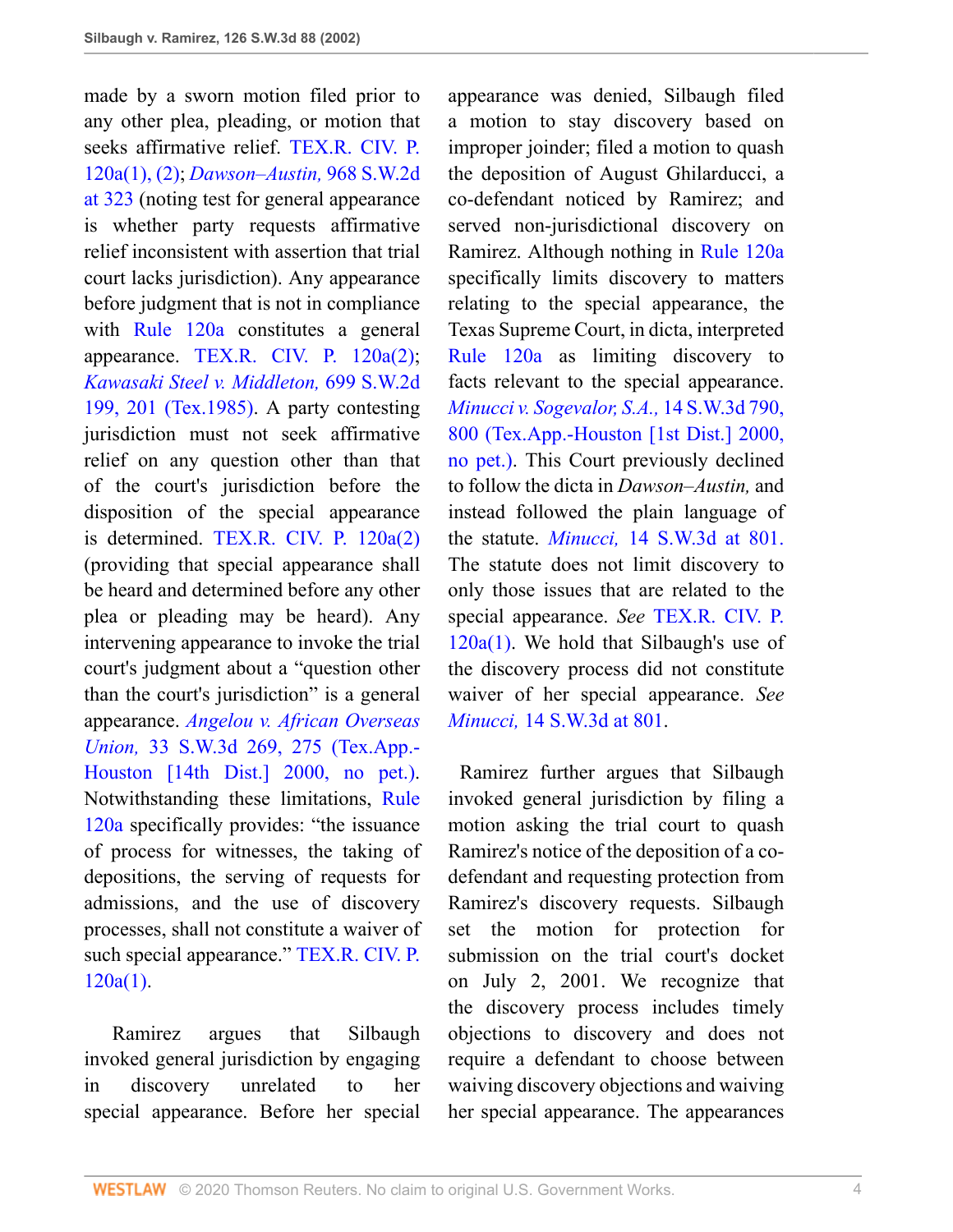by Silbaugh were part of the discovery process and did not waive her special appearance. Furthermore, this motion was never heard or ruled on by the trial court. Silbaugh's filing notice of a hearing and setting a hearing on the trial court's docket did not waive her special appearance. *Minucci,* [14 S.W.3d at 800](http://www.westlaw.com/Link/Document/FullText?findType=Y&serNum=2000065586&pubNum=0004644&originatingDoc=I8623cbd5e7b511d983e7e9deff98dc6f&refType=RP&fi=co_pp_sp_4644_800&originationContext=document&vr=3.0&rs=cblt1.0&transitionType=DocumentItem&contextData=(sc.UserEnteredCitation)#co_pp_sp_4644_800).

 Ramirez also argues that Silbaugh waived her special appearance by filing a motion to strike Joseph G. Wiegel's intervention and setting it for oral hearing. **\*94** This motion was never heard or ruled on by the trial court. Merely setting it for hearing did not waive Silbaugh's special appearance. *Id.* The motion to strike Wiegel's intervention was filed subject to Silbaugh's special appearance and subsequent to Silbaugh's filing her special appearance. [Rule 120a](http://www.westlaw.com/Link/Document/FullText?findType=L&pubNum=1003817&cite=TXRRCPR120A&originatingDoc=I8623cbd5e7b511d983e7e9deff98dc6f&refType=LQ&originationContext=document&vr=3.0&rs=cblt1.0&transitionType=DocumentItem&contextData=(sc.UserEnteredCitation)) makes subsequent matters subject to the special appearance without an express statement to that effect for each matter. *Id.* On July 5, 2001, Silbaugh amended her motion to strike and dropped all bases for dismissal other than the trial court's lack of jurisdiction. The amended motion was heard by the court on July 16, 2001, and the Judge ruled that it was moot based on his having granted Collier's motion to strike. The motion did not request affirmative relief inconsistent with Silbaugh's assertion that the trial court lacked jurisdiction; rather, the motion requested that Wiegel's intervention be stricken because of a lack of jurisdiction over Silbaugh. Furthermore, even if Silbaugh's motion and the trial court's ruling constituted a general appearance, it would subject

Silbaugh to jurisdiction only for Wiegel's claims, which were severed from Ramirez's claims. *See [Dawson–Austin,](http://www.westlaw.com/Link/Document/FullText?findType=Y&serNum=1998051838&pubNum=0000713&originatingDoc=I8623cbd5e7b511d983e7e9deff98dc6f&refType=RP&fi=co_pp_sp_713_324&originationContext=document&vr=3.0&rs=cblt1.0&transitionType=DocumentItem&contextData=(sc.UserEnteredCitation)#co_pp_sp_713_324)* [968 S.W.2d at 324](http://www.westlaw.com/Link/Document/FullText?findType=Y&serNum=1998051838&pubNum=0000713&originatingDoc=I8623cbd5e7b511d983e7e9deff98dc6f&refType=RP&fi=co_pp_sp_713_324&originationContext=document&vr=3.0&rs=cblt1.0&transitionType=DocumentItem&contextData=(sc.UserEnteredCitation)#co_pp_sp_713_324) (holding that [rule](http://www.westlaw.com/Link/Document/FullText?findType=L&pubNum=1003817&cite=TXRRCPR120A&originatingDoc=I8623cbd5e7b511d983e7e9deff98dc6f&refType=LQ&originationContext=document&vr=3.0&rs=cblt1.0&transitionType=DocumentItem&contextData=(sc.UserEnteredCitation)) [120a](http://www.westlaw.com/Link/Document/FullText?findType=L&pubNum=1003817&cite=TXRRCPR120A&originatingDoc=I8623cbd5e7b511d983e7e9deff98dc6f&refType=LQ&originationContext=document&vr=3.0&rs=cblt1.0&transitionType=DocumentItem&contextData=(sc.UserEnteredCitation)) permits special appearance as to entire proceeding or any severable claim involved therein).

 Finally, Ramirez argues that Silbaugh's attorney, Mr. Dietrich, made a general appearance when he argued in the hearing on Collier's motion to strike Wiegel's intervention. The only discussion by Dietrich at that hearing is as follows:

THE COURT: All Right. So your burden is to show it's not proper venue under 15.002; or is it the plaintiff's burden?

MR. BRASHIER: Defendants', your Honor.

MR. DIETRICH: If I may interject, your Honor, it's my understanding the plaintiff has the burden of showing by prima facie evidence; and it's only the defendants' burden to rebut that once the plaintiff has carried the prima facie.

The hearing was not on a motion by Silbaugh, and Silbaugh did not request any relief from the court. Rather, Silbaugh's attorney merely made a statement of law. Thus, she did not make a general appearance through her attorney.

## **IV. Personal Jurisdiction**

In her second issue, Silbaugh argues that the trial court erred in concluding that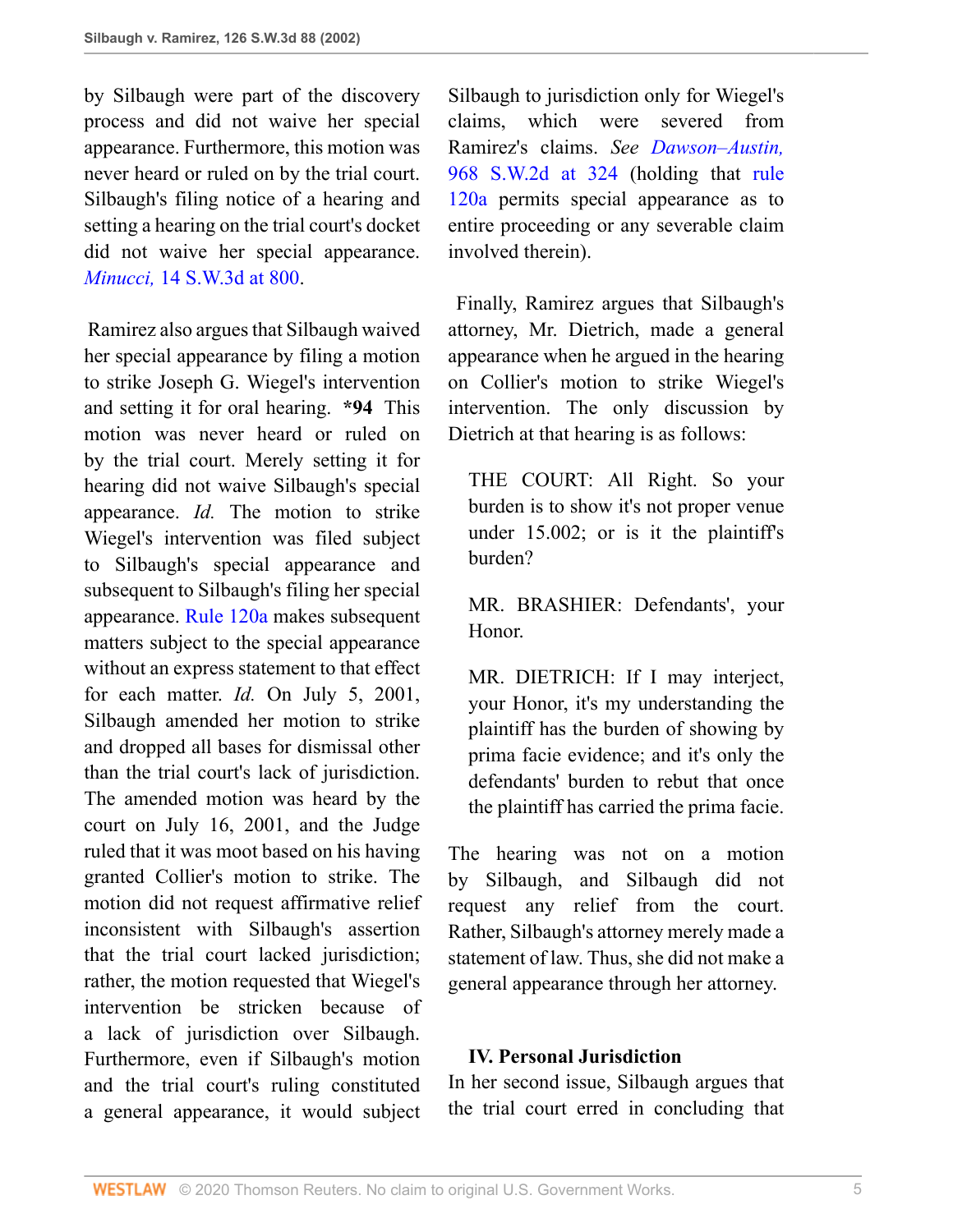she had sufficient minimum contacts with Texas to support specific jurisdiction.

#### **A. Standard of Review**

 The plaintiff bears the initial burden of pleading sufficient allegations to bring a nonresident defendant within the personal jurisdiction of a Texas court; once this burden is met, the defendant must negate all possible grounds for personal jurisdiction. *[BMC Software Belgium,](http://www.westlaw.com/Link/Document/FullText?findType=Y&serNum=2002399399&pubNum=0004644&originatingDoc=I8623cbd5e7b511d983e7e9deff98dc6f&refType=RP&fi=co_pp_sp_4644_793&originationContext=document&vr=3.0&rs=cblt1.0&transitionType=DocumentItem&contextData=(sc.UserEnteredCitation)#co_pp_sp_4644_793) N.V. v. Marchand,* [83 S.W.3d 789, 793](http://www.westlaw.com/Link/Document/FullText?findType=Y&serNum=2002399399&pubNum=0004644&originatingDoc=I8623cbd5e7b511d983e7e9deff98dc6f&refType=RP&fi=co_pp_sp_4644_793&originationContext=document&vr=3.0&rs=cblt1.0&transitionType=DocumentItem&contextData=(sc.UserEnteredCitation)#co_pp_sp_4644_793) [\(Tex.2002\)](http://www.westlaw.com/Link/Document/FullText?findType=Y&serNum=2002399399&pubNum=0004644&originatingDoc=I8623cbd5e7b511d983e7e9deff98dc6f&refType=RP&fi=co_pp_sp_4644_793&originationContext=document&vr=3.0&rs=cblt1.0&transitionType=DocumentItem&contextData=(sc.UserEnteredCitation)#co_pp_sp_4644_793). Whether a court has personal jurisdiction over a defendant is a question of law. This determination frequently requires that the trial court resolve questions of fact before deciding the jurisdiction question. *Id.* [at 794.](http://www.westlaw.com/Link/Document/FullText?findType=Y&serNum=2002399399&originatingDoc=I8623cbd5e7b511d983e7e9deff98dc6f&refType=RP&originationContext=document&vr=3.0&rs=cblt1.0&transitionType=DocumentItem&contextData=(sc.UserEnteredCitation)) When, as here, the trial court issues findings of fact and conclusions of law, we may review the findings of fact on legal and factual sufficiency grounds and review the conclusions of law de novo as a legal question. *[Id.](http://www.westlaw.com/Link/Document/FullText?findType=Y&serNum=2002399399&originatingDoc=I8623cbd5e7b511d983e7e9deff98dc6f&refType=RP&originationContext=document&vr=3.0&rs=cblt1.0&transitionType=DocumentItem&contextData=(sc.UserEnteredCitation))* Although we may not review the conclusions of law for factual insufficiency, we may review the trial court's legal conclusions drawn from the facts to determine their correctness. *[Id.](http://www.westlaw.com/Link/Document/FullText?findType=Y&serNum=2002399399&originatingDoc=I8623cbd5e7b511d983e7e9deff98dc6f&refType=RP&originationContext=document&vr=3.0&rs=cblt1.0&transitionType=DocumentItem&contextData=(sc.UserEnteredCitation))*

#### **B. Legal Analysis**

**\*95** A Texas court may assert personal jurisdiction over a nonresident defendant only if the requirements of both the Fourteenth Amendment's due process clause and the Texas long-arm statute are satisfied. *[Preussag Aktiengesellschaft](http://www.westlaw.com/Link/Document/FullText?findType=Y&serNum=2000088194&pubNum=4644&originatingDoc=I8623cbd5e7b511d983e7e9deff98dc6f&refType=RP&fi=co_pp_sp_4644_113&originationContext=document&vr=3.0&rs=cblt1.0&transitionType=DocumentItem&contextData=(sc.UserEnteredCitation)#co_pp_sp_4644_113) v. Coleman,* [16 S.W.3d 110, 113](http://www.westlaw.com/Link/Document/FullText?findType=Y&serNum=2000088194&pubNum=4644&originatingDoc=I8623cbd5e7b511d983e7e9deff98dc6f&refType=RP&fi=co_pp_sp_4644_113&originationContext=document&vr=3.0&rs=cblt1.0&transitionType=DocumentItem&contextData=(sc.UserEnteredCitation)#co_pp_sp_4644_113) [\(Tex.App.-Houston \[1st Dist.\] 2000, pet.](http://www.westlaw.com/Link/Document/FullText?findType=Y&serNum=2000088194&pubNum=4644&originatingDoc=I8623cbd5e7b511d983e7e9deff98dc6f&refType=RP&fi=co_pp_sp_4644_113&originationContext=document&vr=3.0&rs=cblt1.0&transitionType=DocumentItem&contextData=(sc.UserEnteredCitation)#co_pp_sp_4644_113) [dism. w.o.j.\).](http://www.westlaw.com/Link/Document/FullText?findType=Y&serNum=2000088194&pubNum=4644&originatingDoc=I8623cbd5e7b511d983e7e9deff98dc6f&refType=RP&fi=co_pp_sp_4644_113&originationContext=document&vr=3.0&rs=cblt1.0&transitionType=DocumentItem&contextData=(sc.UserEnteredCitation)#co_pp_sp_4644_113) In relevant part, personal

jurisdiction under the Texas long-arm statute extends to non-resident defendants who are parties to litigation arising from or related to business they conducted in Texas. [TEX. CIV. PRAC. & REM.CODE](http://www.westlaw.com/Link/Document/FullText?findType=L&pubNum=1000170&cite=TXCPS17.042&originatingDoc=I8623cbd5e7b511d983e7e9deff98dc6f&refType=LQ&originationContext=document&vr=3.0&rs=cblt1.0&transitionType=DocumentItem&contextData=(sc.UserEnteredCitation)) [ANN. § 17.042 \(Vernon 1997\).](http://www.westlaw.com/Link/Document/FullText?findType=L&pubNum=1000170&cite=TXCPS17.042&originatingDoc=I8623cbd5e7b511d983e7e9deff98dc6f&refType=LQ&originationContext=document&vr=3.0&rs=cblt1.0&transitionType=DocumentItem&contextData=(sc.UserEnteredCitation)) One of the ways in which a non-resident "does business" in Texas is by contracting with a Texas resident, by mail or otherwise, and either party is to perform the contract in whole or in part in Texas. [TEX. CIV.](http://www.westlaw.com/Link/Document/FullText?findType=L&pubNum=1000170&cite=TXCPS17.042&originatingDoc=I8623cbd5e7b511d983e7e9deff98dc6f&refType=SP&originationContext=document&vr=3.0&rs=cblt1.0&transitionType=DocumentItem&contextData=(sc.UserEnteredCitation)#co_pp_f1c50000821b0) [PRAC. & REM.CODE ANN. § 17.042\(1\)](http://www.westlaw.com/Link/Document/FullText?findType=L&pubNum=1000170&cite=TXCPS17.042&originatingDoc=I8623cbd5e7b511d983e7e9deff98dc6f&refType=SP&originationContext=document&vr=3.0&rs=cblt1.0&transitionType=DocumentItem&contextData=(sc.UserEnteredCitation)#co_pp_f1c50000821b0) (Vernon 1997).

 Because the Texas long-arm statute reaches as far as the federal and state constitutional guarantees of due process allow, the statute is satisfied if the exercise of personal jurisdiction comports with federal due process. *[Marchand,](http://www.westlaw.com/Link/Document/FullText?findType=Y&serNum=2002399399&pubNum=4644&originatingDoc=I8623cbd5e7b511d983e7e9deff98dc6f&refType=RP&fi=co_pp_sp_4644_795&originationContext=document&vr=3.0&rs=cblt1.0&transitionType=DocumentItem&contextData=(sc.UserEnteredCitation)#co_pp_sp_4644_795)* 83 S.W.3d [at 795;](http://www.westlaw.com/Link/Document/FullText?findType=Y&serNum=2002399399&pubNum=4644&originatingDoc=I8623cbd5e7b511d983e7e9deff98dc6f&refType=RP&fi=co_pp_sp_4644_795&originationContext=document&vr=3.0&rs=cblt1.0&transitionType=DocumentItem&contextData=(sc.UserEnteredCitation)#co_pp_sp_4644_795) *Coleman,* [16 S.W.3d at 113.](http://www.westlaw.com/Link/Document/FullText?findType=Y&serNum=2000088194&pubNum=4644&originatingDoc=I8623cbd5e7b511d983e7e9deff98dc6f&refType=RP&fi=co_pp_sp_4644_113&originationContext=document&vr=3.0&rs=cblt1.0&transitionType=DocumentItem&contextData=(sc.UserEnteredCitation)#co_pp_sp_4644_113) Federal due process requires both that the nonresident defendant purposefully establish such minimum contacts with the state that he could reasonable anticipate being sued there and that the exercise of jurisdiction will not offend traditional notions of fair play and substantial justice. *Coleman,* [16 S.W.3d at 113–14.](http://www.westlaw.com/Link/Document/FullText?findType=Y&serNum=2000088194&pubNum=4644&originatingDoc=I8623cbd5e7b511d983e7e9deff98dc6f&refType=RP&fi=co_pp_sp_4644_113&originationContext=document&vr=3.0&rs=cblt1.0&transitionType=DocumentItem&contextData=(sc.UserEnteredCitation)#co_pp_sp_4644_113) If the nonresident defendant purposefully avails himself of the privileges and benefits of conducting business in the foreign state, then the state has sufficient contacts to confer personal jurisdiction. [TEX. CIV.](http://www.westlaw.com/Link/Document/FullText?findType=L&pubNum=1000170&cite=TXCPS17.042&originatingDoc=I8623cbd5e7b511d983e7e9deff98dc6f&refType=LQ&originationContext=document&vr=3.0&rs=cblt1.0&transitionType=DocumentItem&contextData=(sc.UserEnteredCitation)) [PRAC. & REM.CODE ANN. § 17.042](http://www.westlaw.com/Link/Document/FullText?findType=L&pubNum=1000170&cite=TXCPS17.042&originatingDoc=I8623cbd5e7b511d983e7e9deff98dc6f&refType=LQ&originationContext=document&vr=3.0&rs=cblt1.0&transitionType=DocumentItem&contextData=(sc.UserEnteredCitation)); *Marchand,* [83 S.W.3d at 795;](http://www.westlaw.com/Link/Document/FullText?findType=Y&serNum=2002399399&pubNum=4644&originatingDoc=I8623cbd5e7b511d983e7e9deff98dc6f&refType=RP&fi=co_pp_sp_4644_795&originationContext=document&vr=3.0&rs=cblt1.0&transitionType=DocumentItem&contextData=(sc.UserEnteredCitation)#co_pp_sp_4644_795) *[Coleman,](http://www.westlaw.com/Link/Document/FullText?findType=Y&serNum=2000088194&pubNum=4644&originatingDoc=I8623cbd5e7b511d983e7e9deff98dc6f&refType=RP&fi=co_pp_sp_4644_113&originationContext=document&vr=3.0&rs=cblt1.0&transitionType=DocumentItem&contextData=(sc.UserEnteredCitation)#co_pp_sp_4644_113)* [16 S.W.3d at 113.](http://www.westlaw.com/Link/Document/FullText?findType=Y&serNum=2000088194&pubNum=4644&originatingDoc=I8623cbd5e7b511d983e7e9deff98dc6f&refType=RP&fi=co_pp_sp_4644_113&originationContext=document&vr=3.0&rs=cblt1.0&transitionType=DocumentItem&contextData=(sc.UserEnteredCitation)#co_pp_sp_4644_113) Random, fortuitous, or attenuated contacts are insufficient. *Marchand,* [83 S.W.3d at 795.](http://www.westlaw.com/Link/Document/FullText?findType=Y&serNum=2002399399&pubNum=4644&originatingDoc=I8623cbd5e7b511d983e7e9deff98dc6f&refType=RP&fi=co_pp_sp_4644_795&originationContext=document&vr=3.0&rs=cblt1.0&transitionType=DocumentItem&contextData=(sc.UserEnteredCitation)#co_pp_sp_4644_795) It is the quality and nature of the contacts, not their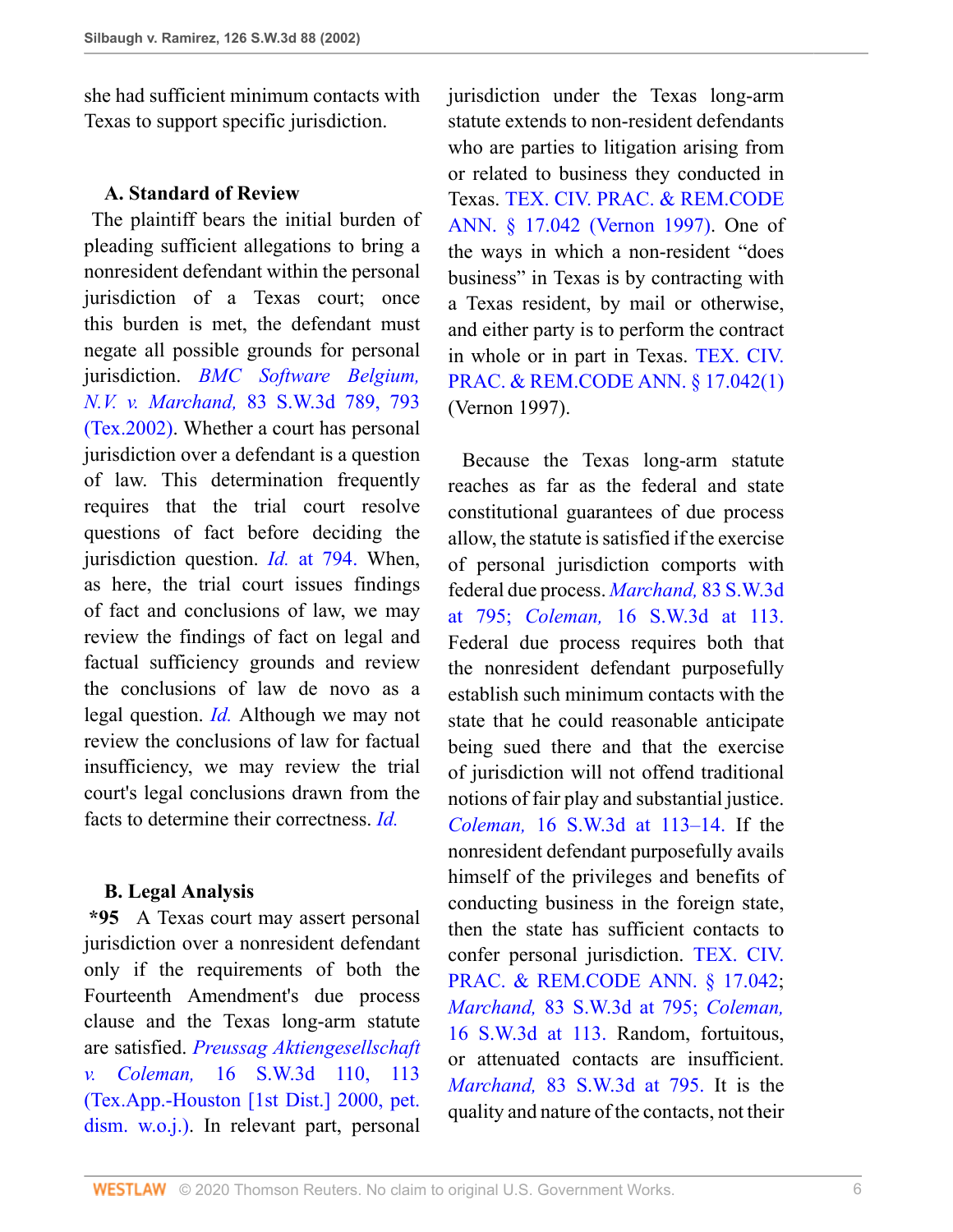## number, that is determinative. *[Coleman,](http://www.westlaw.com/Link/Document/FullText?findType=Y&serNum=2000088194&pubNum=0004644&originatingDoc=I8623cbd5e7b511d983e7e9deff98dc6f&refType=RP&fi=co_pp_sp_4644_113&originationContext=document&vr=3.0&rs=cblt1.0&transitionType=DocumentItem&contextData=(sc.UserEnteredCitation)#co_pp_sp_4644_113)* [16 S.W.3d at 113.](http://www.westlaw.com/Link/Document/FullText?findType=Y&serNum=2000088194&pubNum=0004644&originatingDoc=I8623cbd5e7b511d983e7e9deff98dc6f&refType=RP&fi=co_pp_sp_4644_113&originationContext=document&vr=3.0&rs=cblt1.0&transitionType=DocumentItem&contextData=(sc.UserEnteredCitation)#co_pp_sp_4644_113)

 The minimum contact analysis is divided into general and specific jurisdiction. General personal jurisdiction requires that the contacts in Texas be continuous and systematic and does not require that the cause of action arise from or relate to activities conducted in Texas. *[Marchand,](http://www.westlaw.com/Link/Document/FullText?findType=Y&serNum=2002399399&pubNum=4644&originatingDoc=I8623cbd5e7b511d983e7e9deff98dc6f&refType=RP&fi=co_pp_sp_4644_796&originationContext=document&vr=3.0&rs=cblt1.0&transitionType=DocumentItem&contextData=(sc.UserEnteredCitation)#co_pp_sp_4644_796)* [83 S.W.3d at 796.](http://www.westlaw.com/Link/Document/FullText?findType=Y&serNum=2002399399&pubNum=4644&originatingDoc=I8623cbd5e7b511d983e7e9deff98dc6f&refType=RP&fi=co_pp_sp_4644_796&originationContext=document&vr=3.0&rs=cblt1.0&transitionType=DocumentItem&contextData=(sc.UserEnteredCitation)#co_pp_sp_4644_796) In contrast, specific jurisdiction requires that the alleged liability arise from and relate to an activity conducted in Texas. *Id.*

## **C. Factual Analysis**

We review the record regarding Silbaugh's contacts with Texas to determine whether they are sufficient to establish specific jurisdiction. The record contains numerous documents regarding Silbaugh's contacts with Texas including, most notably, Ramirez's affidavit, Silbaugh's deposition, and the trial court's oral hearing on the special appearance at which Silbaugh and Ramirez testified and offered numerous documents admitted into evidence.

 The record reveals that Silbaugh has never been a resident of Texas and has had no contacts with Texas other than telephone calls, faxes, and mail. Ramirez and his financial advisor, John Hinojosa, reside in Texas. Ramirez received all calls, faxes, and letters regarding the transaction in Texas, and he executed his contract with Silbaugh in Texas.

Silbaugh solicited business with Ramirez while he was in Texas. In January of 1998, Silbaugh participated in a conference call with Ramirez in which she introduced herself and explained her role on the team as escrow agent for the investment program. Ramirez asserts that he relied on misrepresentations made by Silbaugh during this call in deciding to enter into the contract with her. Silbaugh participated **\*96** in another conference call with Ramirez in March 1998, wherein Silbaugh explained her duties as escrow agent. Silbaugh answered Ramirez's questions during both calls.

Following the calls, Ramirez entered into a written contract with Silbaugh, that Silbaugh helped draft. Ramirez signed the agreement in Texas and faxed it to Silbaugh. She signed it in Maryland and faxed it back to him. Pursuant to the contract, Ramirez wired his money from his account in Texas to Silbaugh's IOLTA account in Maryland. Thereafter, Silbaugh accepted Ramirez's payment from Texas; she also sent Ramirez a confirmation of funds letter and paid herself \$5,000 from Ramirez's money for her services pursuant to the contract. There were telephone calls, faxes and letters from Silbaugh to Ramirez in Texas and from Ramirez to Silbaugh regarding entering into and carrying out the contract between Silbaugh and Ramirez. For example, Ramirez called Silbaugh to give her the wire reference number, and Silbaugh mailed Ramirez the new bank coordinates. In May 1999, Silbaugh mailed a copy of several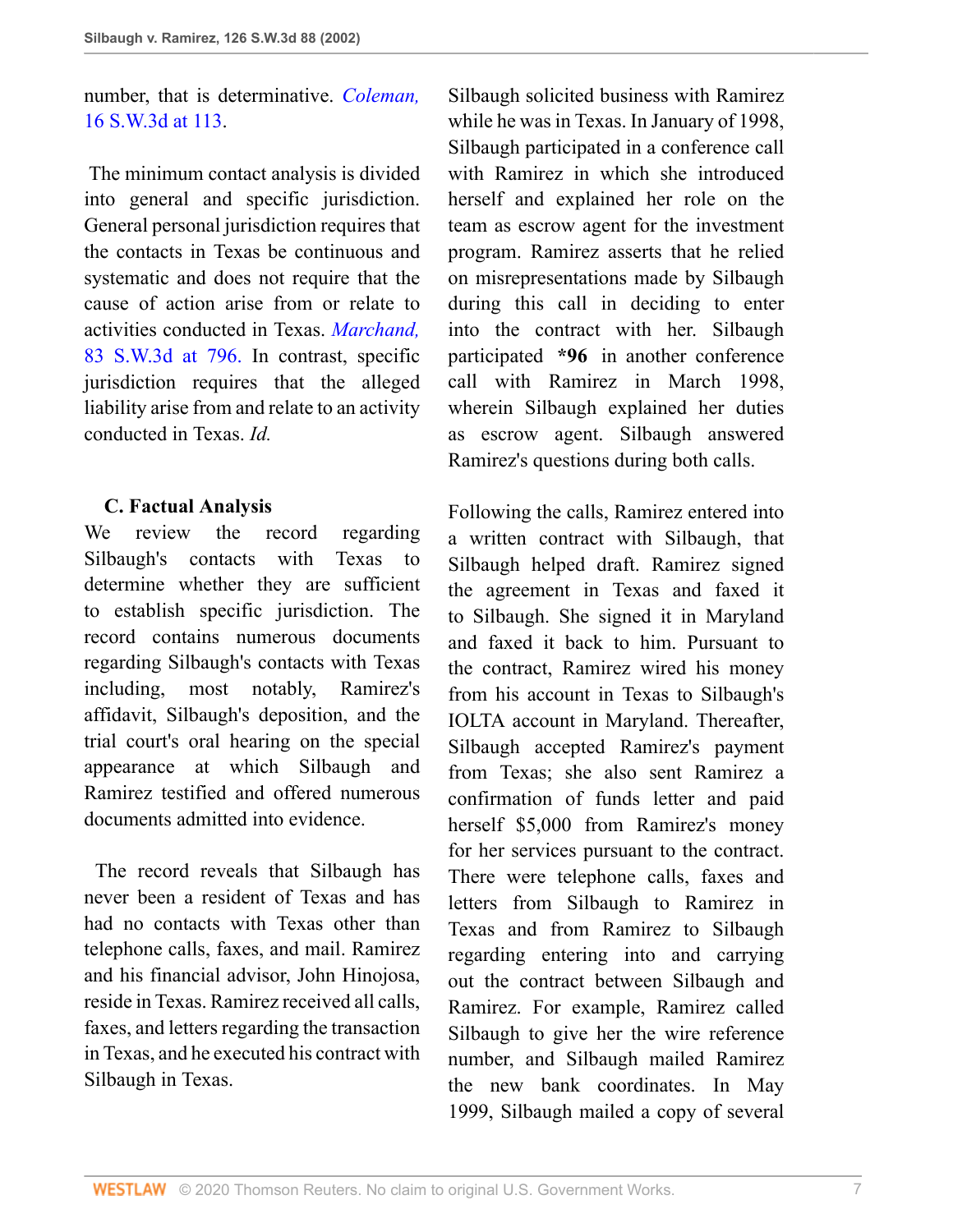documents related to the transaction to Ramirez in Texas. Although Silbaugh's responsibilities under the contract were not performed in Texas, the contract required Ramirez to wire funds to Silbaugh's IOLTA account. She knew that Ramirez resided in Texas and either knew or should have reasonably expected that Ramirez was wiring his funds from a Texas bank account. Thus, Silbaugh knew or should have reasonably expected that Ramirez would perform his part of the contract from Texas. *See [Clark Adver.](http://www.westlaw.com/Link/Document/FullText?findType=Y&serNum=1971106593&pubNum=0000345&originatingDoc=I8623cbd5e7b511d983e7e9deff98dc6f&refType=RP&fi=co_pp_sp_345_1059&originationContext=document&vr=3.0&rs=cblt1.0&transitionType=DocumentItem&contextData=(sc.UserEnteredCitation)#co_pp_sp_345_1059) [Agency, Inc. v. Tice,](http://www.westlaw.com/Link/Document/FullText?findType=Y&serNum=1971106593&pubNum=0000345&originatingDoc=I8623cbd5e7b511d983e7e9deff98dc6f&refType=RP&fi=co_pp_sp_345_1059&originationContext=document&vr=3.0&rs=cblt1.0&transitionType=DocumentItem&contextData=(sc.UserEnteredCitation)#co_pp_sp_345_1059)* 331 F.Supp. 1058, [1059 \(N.D.Tex.1971\),](http://www.westlaw.com/Link/Document/FullText?findType=Y&serNum=1971106593&pubNum=0000345&originatingDoc=I8623cbd5e7b511d983e7e9deff98dc6f&refType=RP&fi=co_pp_sp_345_1059&originationContext=document&vr=3.0&rs=cblt1.0&transitionType=DocumentItem&contextData=(sc.UserEnteredCitation)#co_pp_sp_345_1059) *aff.,* [490 F.2d 834](http://www.westlaw.com/Link/Document/FullText?findType=Y&serNum=1974108974&pubNum=0000350&originatingDoc=I8623cbd5e7b511d983e7e9deff98dc6f&refType=RP&originationContext=document&vr=3.0&rs=cblt1.0&transitionType=DocumentItem&contextData=(sc.UserEnteredCitation)) [\(5th Cir.1974\).](http://www.westlaw.com/Link/Document/FullText?findType=Y&serNum=1974108974&pubNum=0000350&originatingDoc=I8623cbd5e7b511d983e7e9deff98dc6f&refType=RP&originationContext=document&vr=3.0&rs=cblt1.0&transitionType=DocumentItem&contextData=(sc.UserEnteredCitation))

Business today is frequently transacted solely by wire communications across state lines, obviating the need for physical presence in the state in which the business was conducted. Therefore, an individual injured in Texas need not go to Maryland to seek redress from a person who caused the injury in Texas while residing in Maryland. We find that Silbaugh's actions were expressly aimed at Texas. Silbaugh purposely availed herself of the privilege of conducting business in Texas, thus invoking the benefits and protections of Texas law. She made assertions to Ramirez to encourage him to enter into a contract with her; she entered into a contract with Ramirez, a Texas resident, that was partially performed in Texas; and she earned money pursuant to that contract. Furthermore, Silbaugh intended that Ramirez rely on such assertions in Texas. Silbaugh has failed to negate

all grounds for the exercise of personal jurisdiction.

We find that the exercise of jurisdiction comports with fair play and substantial justice, because Texas has an interest in ensuring that its citizens are protected from breach of contract and tortious acts committed by nonresidents conducting business in Texas. We find that Silbaugh had sufficient contacts with Texas to establish specific personal jurisdiction and that the contacts do not offend traditional notions of fair play and substantial justice.

## **V. Conclusion**

We hold that Silbaugh is entitled to pursue an appeal of the order complained of in her notice of appeal, because the order is an appealable interlocutory order under rule or statute. *See* [TEX.](http://www.westlaw.com/Link/Document/FullText?findType=L&pubNum=1000170&cite=TXCPS51.014&originatingDoc=I8623cbd5e7b511d983e7e9deff98dc6f&refType=SP&originationContext=document&vr=3.0&rs=cblt1.0&transitionType=DocumentItem&contextData=(sc.UserEnteredCitation)#co_pp_36f10000408d4) [CIV. PRAC. & REM.CODE ANN. §](http://www.westlaw.com/Link/Document/FullText?findType=L&pubNum=1000170&cite=TXCPS51.014&originatingDoc=I8623cbd5e7b511d983e7e9deff98dc6f&refType=SP&originationContext=document&vr=3.0&rs=cblt1.0&transitionType=DocumentItem&contextData=(sc.UserEnteredCitation)#co_pp_36f10000408d4) [51.014\(a\)\(7\)](http://www.westlaw.com/Link/Document/FullText?findType=L&pubNum=1000170&cite=TXCPS51.014&originatingDoc=I8623cbd5e7b511d983e7e9deff98dc6f&refType=SP&originationContext=document&vr=3.0&rs=cblt1.0&transitionType=DocumentItem&contextData=(sc.UserEnteredCitation)#co_pp_36f10000408d4) (Vernon Supp.2002). We further hold that there is sufficient evidence to support the trial court's conclusion that Silbaugh's contacts with Texas were sufficient to confer specific personal jurisdiction. Accordingly, this court affirms the trial court's August 6, 2001 order, as read in conjunction with the **\*97** trial court's findings of fact and conclusions of law, denying Silbaugh's special appearance based on specific personal jurisdiction.

## **All Citations**

#### 126 S.W.3d 88